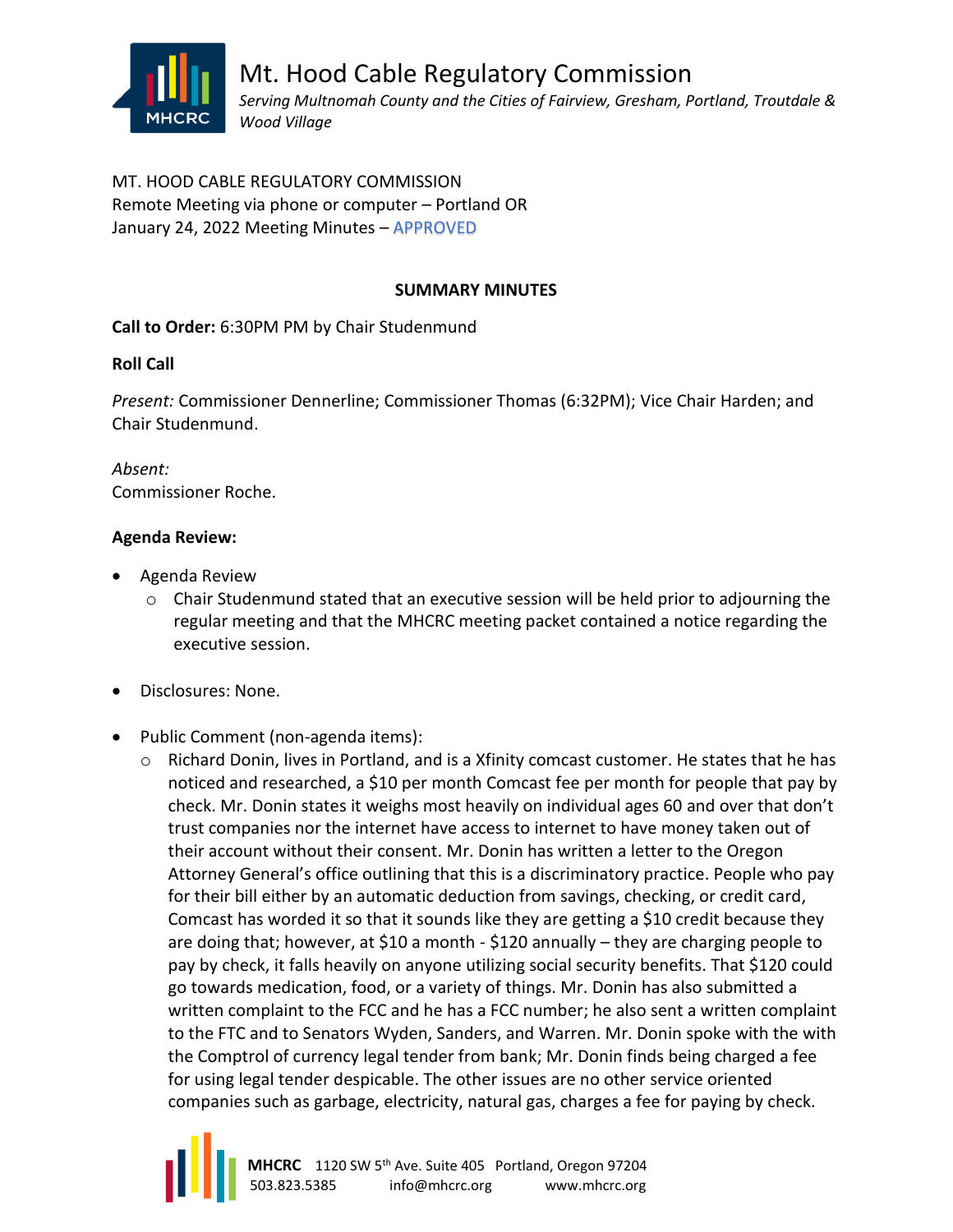

Mt. Hood Cable Regulatory Commission *Serving Multnomah County and the Cities of Fairview, Gresham, Portland, Troutdale & Wood Village*

Mr. Donin believes that Comcast is using the money as revenue stream rather than providing service. He got a letter from Comcast regarding his FCC complaint that he filed, in it they say they tried to contact him a number of times, which Mr. Donin refutes. He states that instead he tried calling Comcast more than a dozen times only to be shut off shut off, disconnected, no call back regarding concerns with this issue. Most notably, President Biden, signed an order that deals on this to make services more competitive. Mr. Donin states that legal tender should not be used to discriminate against people and that alone falls most heavily on people who have paid their bills on time for sixty or more years yet are being charged a surcharge – Comcast lists it as a credit for those that pay via internet, credit card, or direct withdrawal through their bank. That is not a credit, they are just giving people the opportunity to do that so when people do not want to do that they get charged. Mr. Donin states it doesn't cost \$10 a month to process a single check. They are batched processed by the thousands. Mr. Donin's complaint is that Comcast needs to look at their discriminatory process and MHCRC put them on notice that within 90 days, Comcast needs to provide a real number to process a single check, where that money is going, and oversight. Mr. Donin feels that this would be a reasonable request given that they provide no explanation for this additional fee. Mr. Donin states the letter he received from Comcast is dated January 19<sup>th,</sup> but he received it today. Those situations are hurting Oregonians, those on fixed income such as Mr. Donin, and is an unnecessary charge considering no other businesses including the Portland Water Bureau. Most businesses in Portland accept all forms of payment equally, so why discriminate against those that pay by check – it is unfair. Comcast is not going to change; this is the 3<sup>rd</sup> time Mr. Donin has been in front of council with this issue. Comcast has no reason to change their behavior unless they are threatened with legal action. Mr. Donin has not received a letter back from the Attorney General's Office but was told they are looking into it. He received a letter from Senator Sanders who is outraged. Mr. Donin will follow up with MHCRC staff when he hears from the various offices he's addressed.

- Community Media Center Updates:
	- o MetroEast: John Lugton, Interim Executive Director:
		- Decided ten days ago, their office would go into slight slow-down due to COVID-19 Omicron variant. They will keep doing individual checkouts, but will slow down the number of people in the building. They hope to be back full swing in a few weeks.
		- Before that, the education department got a photo shoot for promotional materials to start building the layout and design for the mobile media lab. They are also starting to work at De La Salle High School soon to teach a Digital Portfolio Class to help the high school students and get an online skills portfolio and resume. The last time they did it was at the Open School East.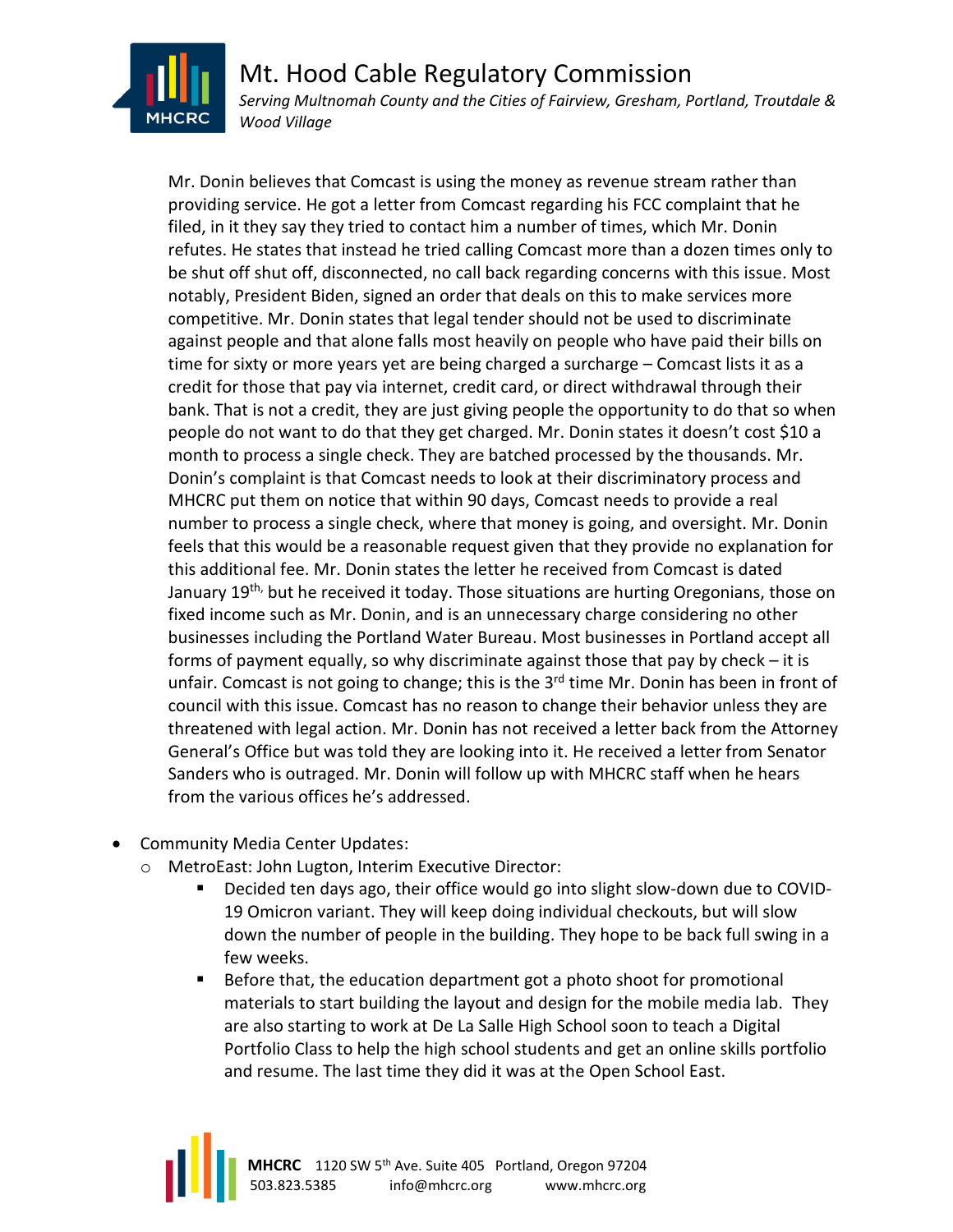

- From the production side of things, they are just about to wrap on Follow the Water done in conjunctions with Clean Rivers project. They hope to show it in a couple of months this powerful and hopeful project.
- They are going to be partnering with Open Signal for the NDIA conference, where they will be live streaming from six rooms. Jim and John are pulling together people to staff this for the 2.5 days and are excited for this collaboration.
- o Open Signal: Rebecca Burrell, director of strategy, shared presentation:
	- **E** Determine the name for the relationship between MetroEast and Open Signal.
	- Welcomed two new board members. Ruchika Agrawal is an attorney who practices law in the technology industry; she has been in their community for several years as a volunteer and advocate. Andre Gray, is a long-time producer at Open Signal and a deaf media artist; He has been apart of their initiative for Black filmmakers and is also a board member at CymaSpace and founder of Beyond Tone. Open Signal is introducing sign interpretation at all board meetings moving forward.
	- Open Signal Labs has been actively raising money for the past year to launch a new professional training initiative through Labs on a new production that will begin this Spring – The Outdoor School Project is a feature length film and a collaborative project with Portland-based filmmaker Ime Etuk. Etuk will direct this project which is expected to be circulated nationally and is based on the story of a local actor who grew up homeless in Irving Park. It will include a training component for Black media makers. Etuk will help design the training and help will recruit apprentices. Private funds raised to operate the program will provide at least 10 apprentices with a minimum of 250 hours each paid at industry standards on set, opportunities to gain experience in sound, lighting, wardrobe, production design, and more to build a focused career track. They will also receive 40 hours of training prior to production to help set them up for success.
	- OpenSignal thanked MHCRC for their \$137,000 grant and noted that MHCRC was their first investor. They have leveraged it many times to create a sustainable funding. Seed funding means more than we know.
	- They've had COVID infections amongst staff and they will be remote through the end of January, hybrid after that and pivot as pandemic requires.
- Franchisee Activity Report
	- o Ziply: N/A
	- o Comcast: Tim Goodman provided an update and clarification.
		- Tim Goodman clarified that Comcast does not charge a fee for paying by check. Sent up the chain while he was waiting to speak, and it was verified to him. They

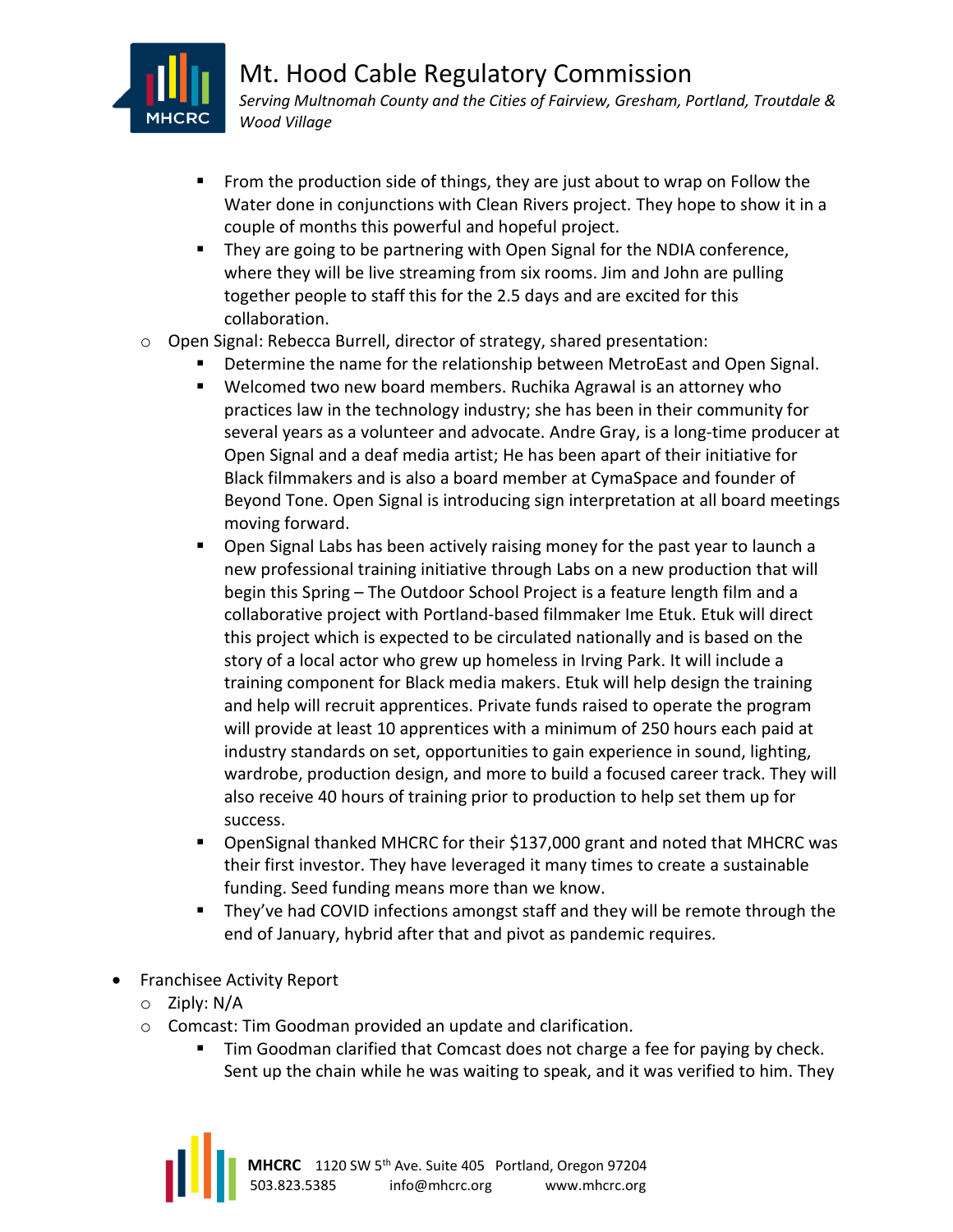

Mt. Hood Cable Regulatory Commission *Serving Multnomah County and the Cities of Fairview, Gresham, Portland, Troutdale & Wood Village*

will reach out to Mr. Donin if MHCRC directs it and states that he has not heard of that issue until tonight.

- They have a 2-year support agreement for Hacienda CDC for \$50,000 for 2022-2023 at Rockwood Village, providing computer equipment and digital literacy training.
- They are supporting Free Geek in the amount of \$20,000 to support their bilingual digital education video library.
- Providing \$20,000 to NAYA Family Center (for which John is a board member) to strengthen their employment opportunities and interests for Native youth to increase career exploration and readiness and career and technical education CTE in their college and career services center and onsite high school.
- Winter Olympics coming up in early February, products supporting Team USA.

# **CONSENT AGENDA – NO DISCUSSION**

All items listed below may be enacted by one motion and approved as consent agenda items. Any item may be removed from the consent agenda and considered separately if a member of the Commission so requests.

• C1. December 13, 2021 Meeting Minutes

**MOTION:** Commissioner Harden moved to approve the consent agenda (C1) as presented. Motion seconded by Commissioner Dennerline.

**VOTE:** Motion Passed with 4 votes in favor and 0 against.

## **REGULAR AGENDA**

- R1. Awarding Grant Dollars Through Amendments Policy
	- o Rana DeBey, MHCRC Community Grants Manager, presented that in a response to an identified need that staff is proposing a temporary policy for reviewing and processing amendments to current grant contracts which are requesting additional grant dollars. Staff would like to pilot this policy given the need within the grantee community and would be in effect from December 1, 2021 to December 31, 2022 on a trial basis. It will allow us to be responsive to community need and continuously changing landscape in which grantees are being required to pivot due to continued COVID-19 complications.

**MOTION:** Commissioner Harden moved to approve the Amendment Policy. Motion seconded by Commissioner Dennerline.

**VOTE:** Motion passed with 4 votes in favor and 0 against.

• R2. Community Grant Amendment: The CETI Group

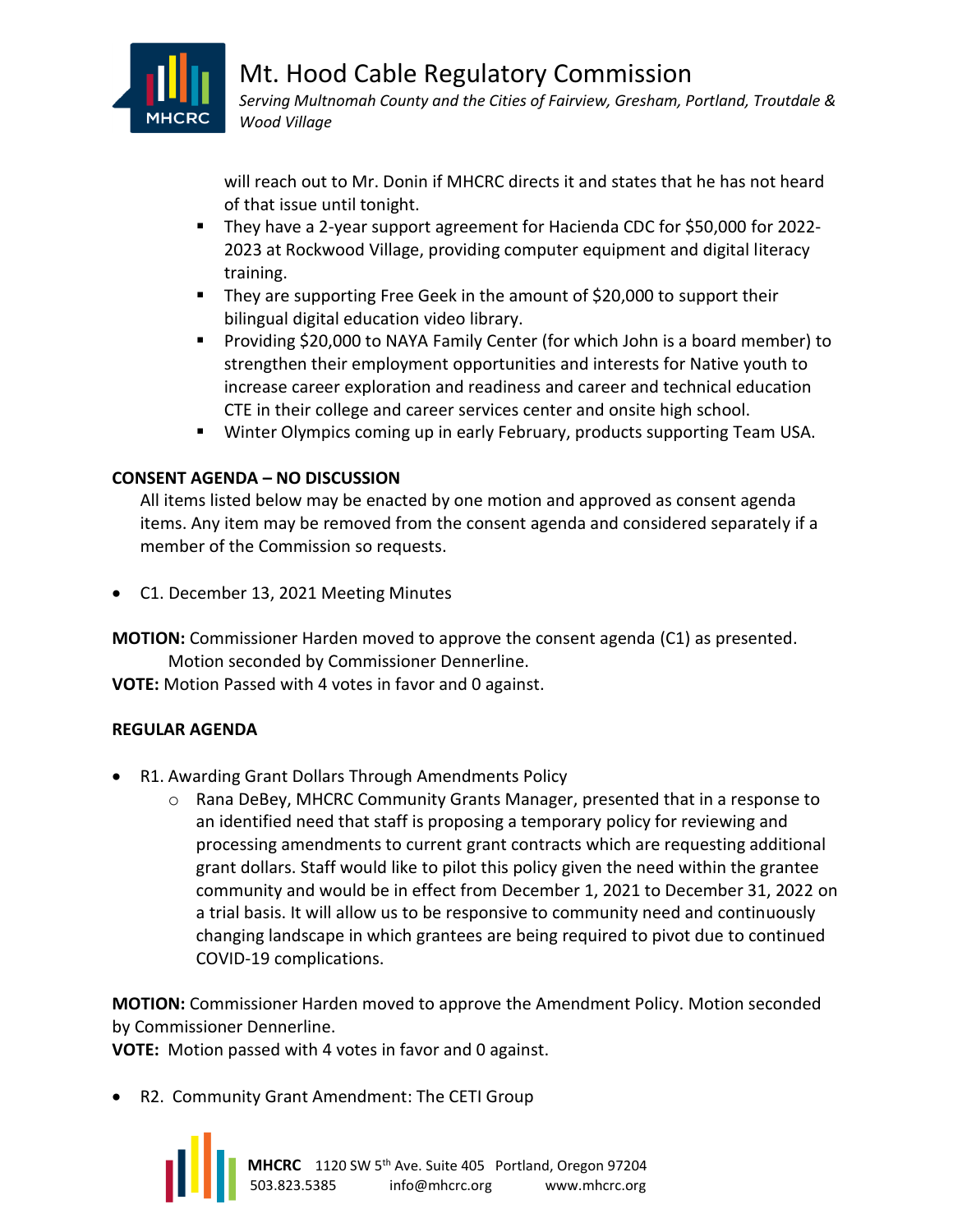

 $\circ$  DeBey presented. She made a correction for the record in the staff recommendation section of the cover sheet where it lists The Old Church as the grantee, but it is actually for the grantee CETI Group. The commission approved a grant agreement in June 2021 in the amount of \$76,867 for the purpose of their project entitled, "Archive, Creating Social Documentary Experiences." That agreement is set to expire November 30, 2022. Although the work on the Archive has been receding due to ongoing complications related to the COVID-19 pandemic. CETI has identified the need to produce more videos for training and workshops to allow for remote access. In addition, some of the planned tours will be spaced out and done outdoors including interactive technology components for increased access and safety for the broader community. Additional technology requested will allow them to increase training participants to 60 from their identified communities and increase the number of videos produced to share with the broader community to 8 total. CETI is requesting an additional grant award of \$41,000. Combined with their previous grant award, that would bring their total grant award to a total of \$117,867. Staff recommends that the commission approve an amendment to the current contract for that additional award of \$41,000.

**MOTION**: Commissioner Harden moved to approve an amendment to the grantee agreement with CETI for an additional grant award amount of \$41,000. Motion seconded by Commissioner Dennerline.

**VOTE**: Motion passed with 4 votes in favor and 0 against.

- R3. 2022 Community Technology Grants.
	- $\circ$  DeBey presented 14 preapplications that were received of which 13 are eligible. Commissioner Thomas suggests moving forward with those rated 5. DeBey read those rated 5 along with their requested amount:
		- Community for Positive Aging is requesting \$57,145
		- Curious Comedy Theatre is requesting \$162,400
		- Day One Tech is requesting \$30,000
		- NAAME for the Key's Beats and Bars Project is requesting \$77,500
		- Portland Community College is requesting \$13,406
		- Somali American Council of Oregon is requesting \$63,300
		- Wild Diversity is requesting \$49,115

**MOTION:** Commissioner Thomas moved to approve Community for Positive Aging, Curious Comedy Theatre, Day One Tech, NAAME, Portland Community College, Somali American Council of Oregon, and Wild Diversity forward in the granting process. Motion seconded by Commissioner Dennerline.

**VOTE:** Motion carried with 4 votes in favor and 0 against.

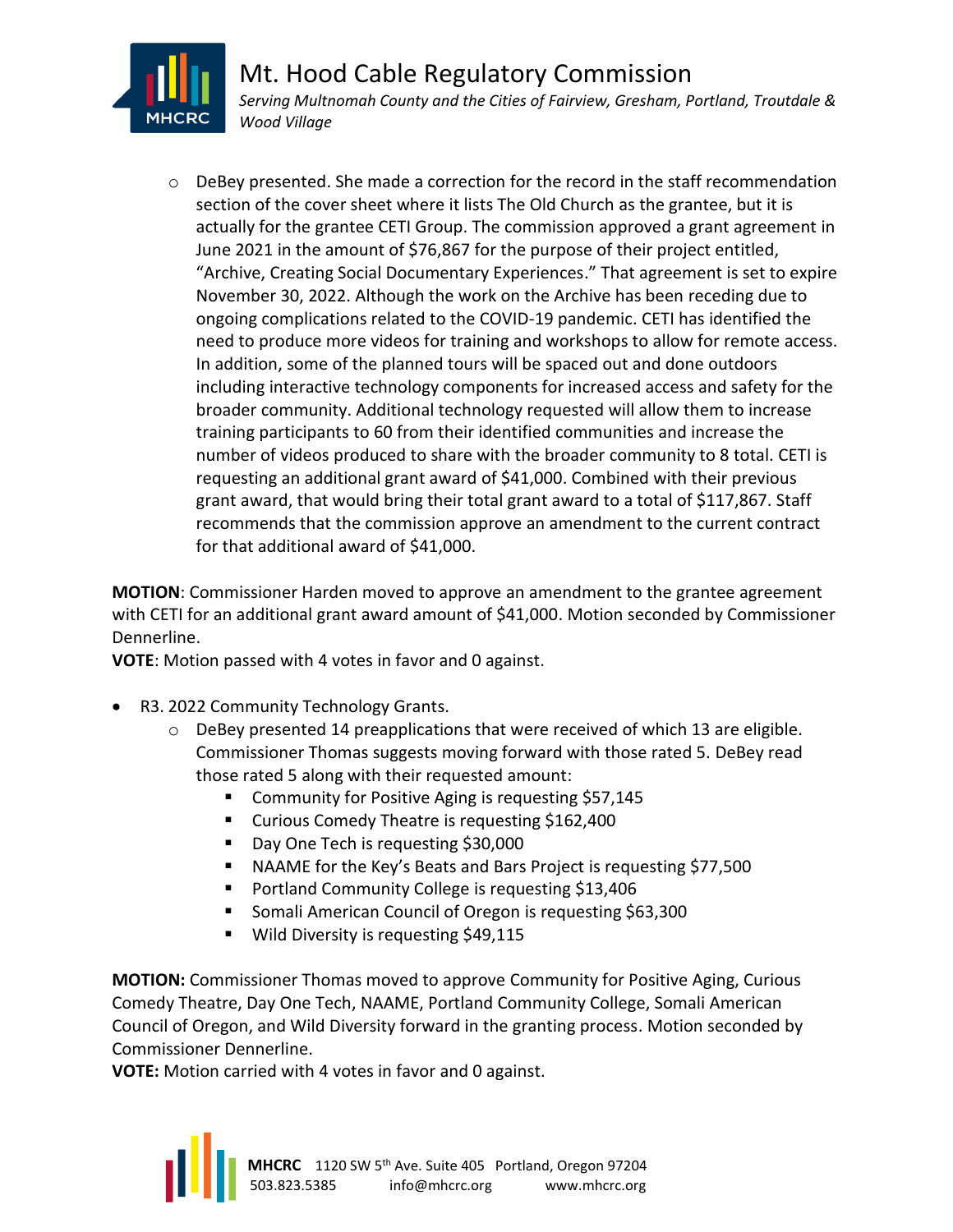

- o There were two applications that were rated 4. They include:
	- ELSO Inc. is requesting \$104,008 to expand programming by providing access to modern equipment and video production equipment and training for youth to create videos to support program objectives. Videos will be shared on their online platforms and community media center channels. This is a 12-month project.
	- Resolutions NW is requesting \$42,846.91 for a video series entitled *Immigrant Perspectives* featuring interviews with 6-12 individuals aiming for one video released every two months over the course of 1-2 years. It will highlight contributions from Immigrant communities.

**MOTION:** Commissioner Thomas moved to approve ELSO and Resolutions NW forward in the granting process. Motion seconded by Commissioner Harden. **VOTE:** Motion passed with 4 votes in favor and 0 against.

- o There were several preapplications that include
	- PSU School of Film is seeking \$85,675 for approximately 96 students in six courses during the academic year, will receive training on TV studio webcasting technology and multi-cam field production gear to generate 3 60-minute programs ready for broadcast that include game play, studio segments, athlete profiles, designed to tell a multi-tiered story about women in sports, inspired by the 50<sup>th</sup> anniversary of the Civil Rights law  $-$  Title IX. It will focus on the experience Portland area female and nonbinary athletes. It will be organized around the season of the Portland Ravens and produced across many locations.
	- The Lotus Seed Inc. is requesting \$54,574 to purchase equipment to foster economic empowerment for local teachers to gain skills in film, sound engineering, and video production. They seek to improve the career potential of graduating yoga teachers through workforce development training program where they will learn digital content. It will be lead by an Open Signal producer and. The virtual educational content will be shared through an online platform and through the community media channels.

**MOTION:** Chair Dennerline moved to approve PSU School of Film and the Lotus Seed Inc. forwarding in the granting process. Motion seconded by Chair Thomas. **VOTE:** Motion passed with 4 votes in favor and 0 against.

o Mapping Action Collective is requesting \$52,066 to purchase audio-visual equipment and to support training and educational video production of at least 8 videos, 3 community spotlight videos, and podcast series about the importance of data, GIS, geographic information systems in social justice work.

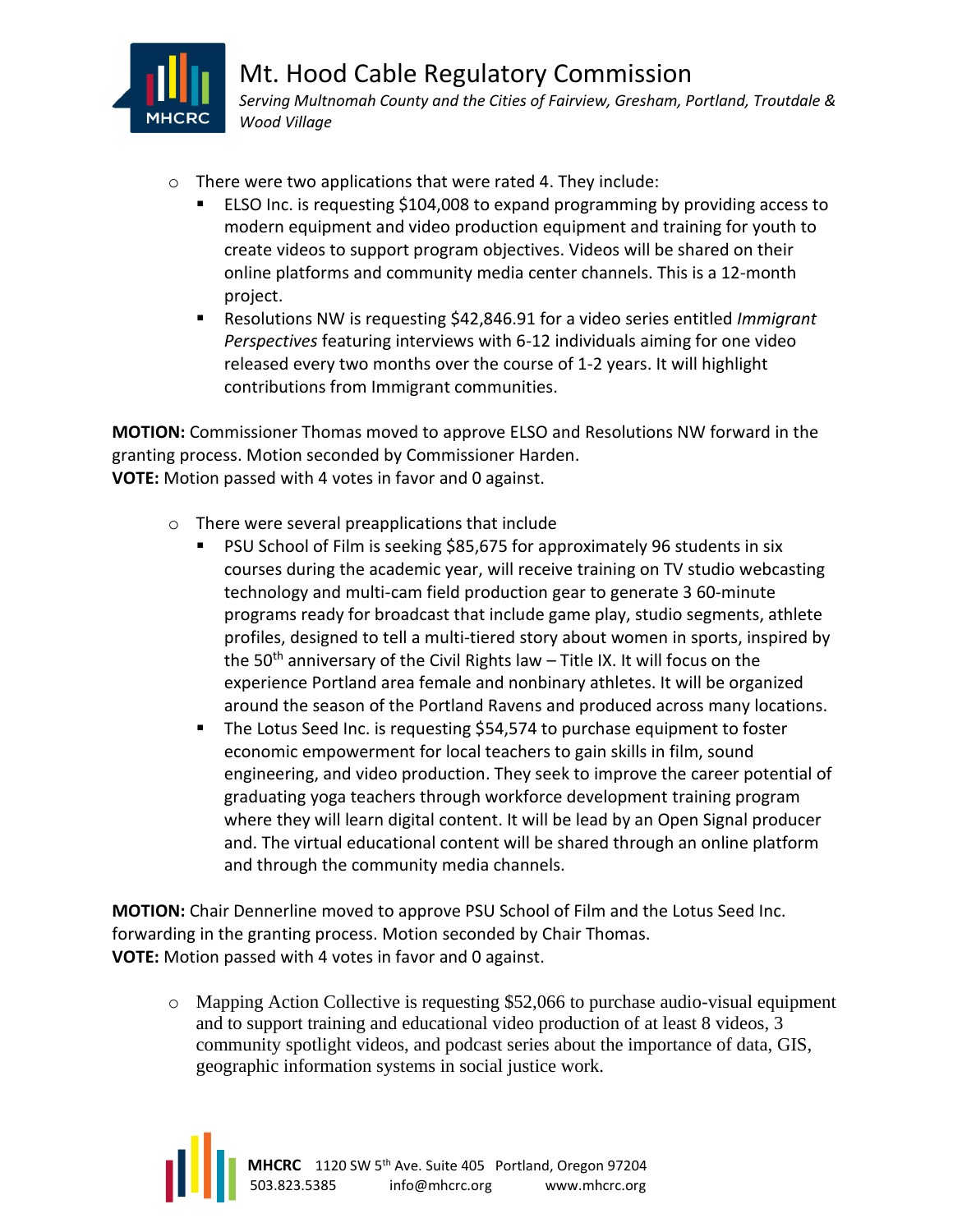

 $\circ$  Open Signal is requesting \$200,000 to combine website with an improved streaming platform to create a new capital asset. It will increase access to content for multiple groups and widen audience. Commissioner Harden would like to see meaningful data from mapping. Can present to any group, but the data and pictures that maps portray is compelling. He suggests a presentation from them before consideration of this project. Commissioner Dennerline wants to see an amortization schedule. Rebecca Gibbons can prepare memos and background information to present either at a formal meeting, retreat, or other time to delve into that if the application moves forward.

**MOTION:** Commissioner Harden moved to approve Mapping Action Collective and Open Signal forward in the granting process. Motion seconded by Chair Dennerline. **VOTE:** Motion passed with 4 votes in favor and 0 against.

- R4. MHCRC Fund Financial Review Consultant Contract Moss Adams LLC
	- o Finance Manager Michael Wong and Minh Dan Vuong, City of Portland Contract Manager presented. The previous contract with Moss Adams has come to completion. Previous request to undertake the external auditors for MHCRC – RFP process and settled on Moss Adams. Current contract requests from current fiscal year to 2024 extensions 2025 and 2026. Auditors' Office on the phone in the event there are questions. In response to a question from Commissioner Dennerline, Wong states that Open Signal is a component unit but most of the time they are not there for external audits. In response to Commissioner Thomas's question, the MHCRC contract is riding with the city of Portland. Vuong Thomas – is the contract with MHCRC – Wong-riding with city of Portland. Vuong addressed increases in response to Commissioner Thomas.

**MOTION:** Commissioner Harden moved to authorize Moss Adams for the MHCRC FY2021-22, FY2022-23, and FY2023-24 Fund Audits. Motion seconded by Commissioner Dennerline. **VOTE:** Motion passed with 4 votes in favor and 0 against.

- R5. MHCRC Planning Retreat Goals
	- $\circ$  Rebecca Gibbons, Strategic Initiatives presented retreat goals that staff has been preparing with Chair Studenmund. The retreat is tentatively scheduled for March 5, 2022. Director Perez meets regularly with Commissioner Rubio's office and Gresham City Manager, and they have a couple of ideas. There has been trouble finding a facilitator for the retreat. Rebecca RFP process that included Martha, however, many are at capacity for the winter and some not available until September. Wood Village, Mike Habate is the best bet so far.

**MOTION:** Commissioner Thomas moved to approve the MHCRC Planning Retreat Goals. Motion seconded by Commissioner Dennerline.

**VOTE:** Motion carried with 4 votes in favor and 0 against.

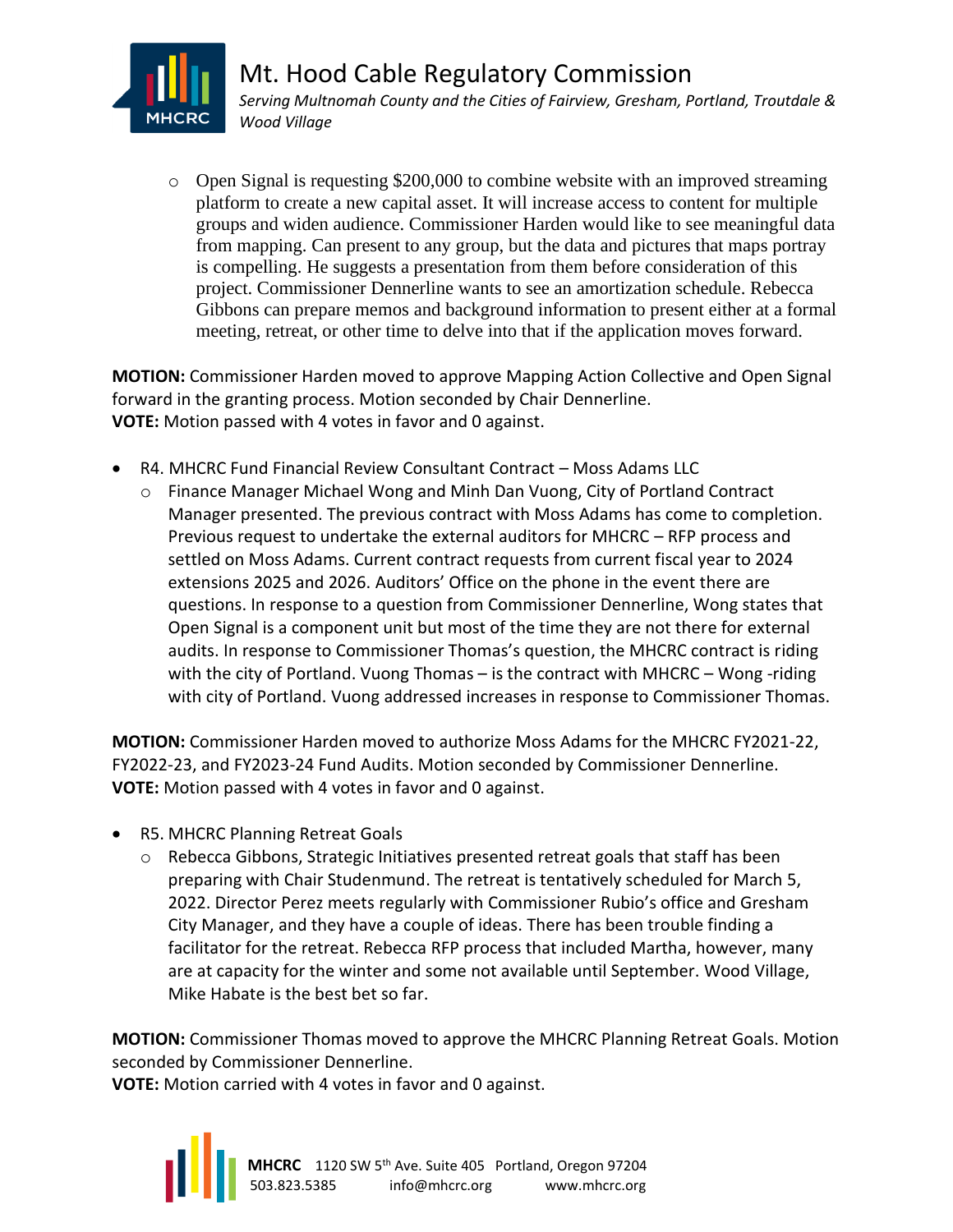

- Staff Updates
	- o 2021 Year-End Complaint Report:
		- Overall, complaints have gone down just over 52% compared to 2020, however, that is likely not an accurate capture due to gaps in the databases and staff transitions. The numbers represented are likely higher in reality due to inconsistent tracking and documentation of phone calls and emails and changes in how complaints were previously tracked. This is consistent across the board as we see a reduction in complaints for each provider as well for 2021.
	- o MHCRC Annual Planning Retreat
	- o MHCRC FY22-23 Budget Process. Wong provided preliminary numbers for MHCRC for personnel related expenses. Should be meeting a similar timeline as to previous years.
	- o NDIA Net Inclusion Conference takes place February 15-17. Gibbons provided background information. The National Digital Inclusion Alliance have been aligned and benefited from their trainings and the CoP DEAP and DIN was selected as the host site for their annual conference for Spring of 2020 which was cancelled due to the pandemic and will have the 2022 conference in Portland. Several staff will be participating. Gibbons will report out on the takeaway from conference. Thank you to community media partners who are contributing the livestreaming.
- Committee Reports
	- o Finance Committee will start meeting in March 2022.
	- o Equity Committee has not met.
	- o Policy Committee has not met.
	- $\circ$  Open Signal Board Appointee: Gibbons met with the board met a week ago, and they are doing a wonderful job. The board is very engaged, and they added two new board members, supportive of staff, communication and collaboration is great. The board is delving into their own workplans to support the organization on various levels and workgroups have been formed.
	- o MetroEast Board Appointee: Commissioner Dennerline is meeting with the board tomorrow January 25, 2022.
- **New Business** 
	- o Commissioner Open Comment Tim Goodman mentioned Free Geek they were out of computers, now Wood Village graduated 1<sup>st</sup> class of welcome to computers and another scheduled for the spring.
	- o Hybrid meetings
		- We anticipated meeting hybrid meetings in January in response to governor's order, due to omicron variant, the requirement is delayed for now. Staff will monitor timeline and work to prepare commission for hybrid model potentially as soon as march meeting. In response to Commissioner Thomas, Rebecca states that the hybrid